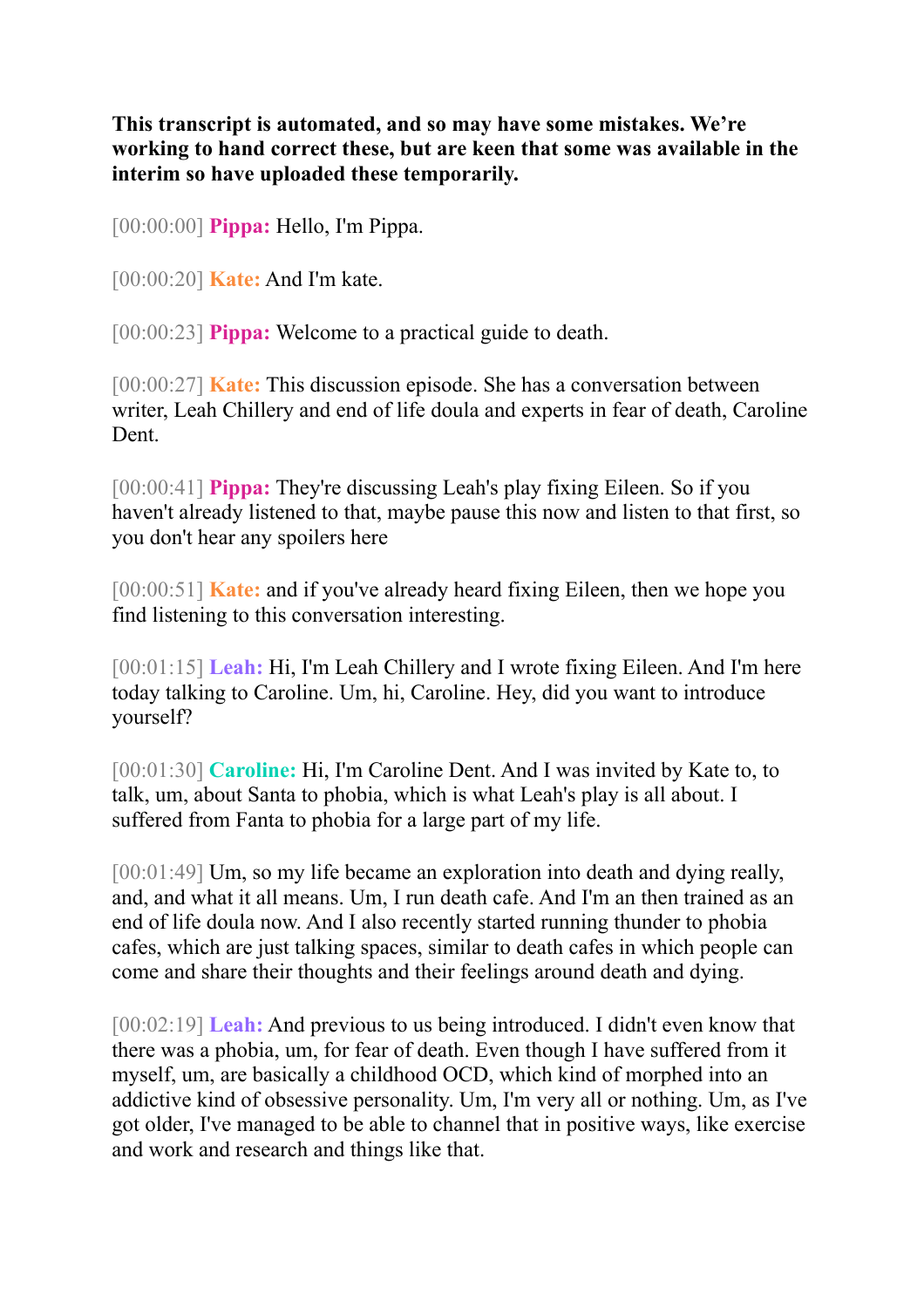[00:02:51] Um, but when I was younger, you know, as you can imagine drinking and that sort of thing, um, it can very much. Left field. Um, but yeah, so when I've kind of tried to get to the bottom of my own obsessive personality, um, and I've gone back to when I had childhood OCD, because I thought that must be, must've been a starting point.

[00:03:13] I kind of figured out that my childhood OCD stemmed from fear of my mother dying. Um, and then as I've sort of peeled back the layers. Over the years, I've discovered that it was actually fear of myself dying. It was fear of death. Um, so it's interesting that there's actually a, a name for that. Um, and it's also interesting to think of other people with OCD, if that is the root of their own, um, condition as well.

[00:03:42] I don't, I don't know what you think.

[00:03:45] **Caroline:** Yeah, I can, uh, I, I didn't realize that the wa th th this death anxiety thing had a name for many, many years, actually. In fact, when I, when it was really bad in my twenties, I used to refer to it as my demon. Um, which kind of shows you how much shame there is around phobias in general?

[00:04:06] You know, I couldn't even really say what it was. It was like it was my demons. It was personal to me as opposed to a recognize, um, phobia. Um, it's interesting because there is a relationship between. Oh, C OCD and funner to phobia. Now I've been reading a little bit about that and I think there have been studies, um, that point to that now, um, the link between those two things and, um, you know, a lot of research now is pointing to Thelma, to phobia being the root of many, many.

[00:04:42] Phobias. Um, so looking back, I can see as a child I had, because for me it started very early as a sort of existential angst, you know, about one day I'm not going to exist. Um, and the sheer terror that accompanied that as a child, trying to understand something that is completely incomprehensible. Right.

[00:05:03] And, um, You know what ha I mean, I, and so I realized recently that I have many, many phobias that actually up their route would I think anxiety, I was frightened, afraid of dogs. Although I grew up with dogs, but other dogs, I was scared of the unknown dogs. I was scared of the dark. I was scared of ghosts. I was scared.

[00:05:24] I have claustrophobia. Um, so many different fears, you know, hell unhealth, anxiety being the prime one, which really. Uh, arose in my twenties. And I think a lot of people with health anxiety actually have found to phobia. I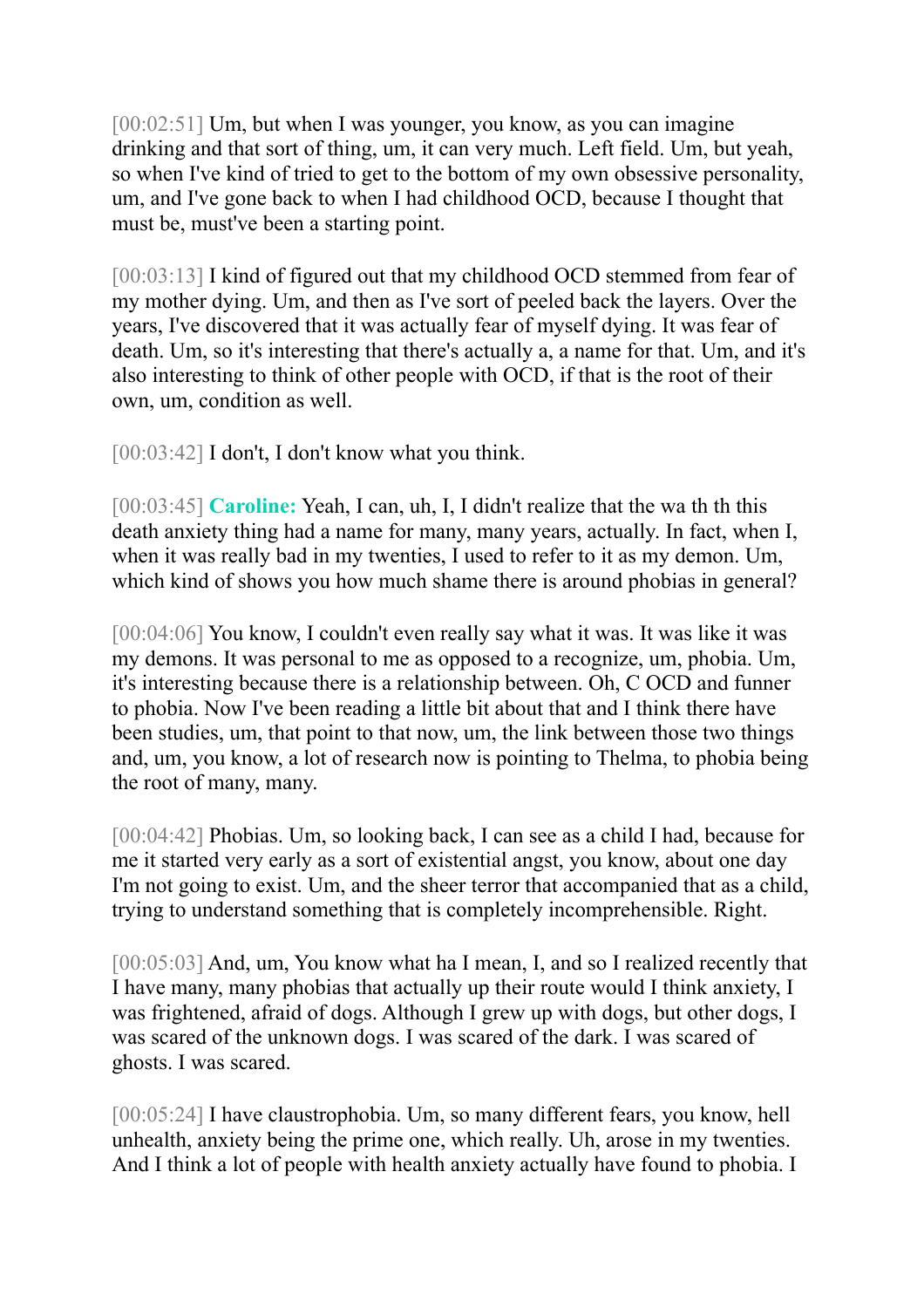was forever going to the doctor with, or I've got this little blemish here. This doesn't feel right.

[00:05:47] I've got tingling in my fingers. You know, a lot of things that were actually symptoms of anxiety, um, in the body, um, And when I listened to your play, I found it quite, I was quite surprised really. When you started talking about your fear of your mother dying, because I had that in spades when I was growing up and, uh, following, listening to your, uh, Podcasts.

[00:06:15] I spoke to my younger sister about this and she revealed to me, and this is the first time I've ever heard that. She said she had the same thing as a child. We were terrified of our mother dying. We would lie awake at night. She's not home. She's not home. She's not home. When is she coming home? What's happened to her.

[00:06:34] Um, And there were reasons for that because my mother was quite depressed and she did actually make some suicide attempts later on. Um, you know, that my home life wasn't very happy, but, uh, actually you introducing this, uh, was just, wow. You know, so somebody else, it, it came from the same origin and there's nothing like confirmation is that really?

## [00:06:59] And

[00:07:00] **Leah:** I wonder if everybody has it. Deep deep down, because it's something that we don't really talk about, you know, or face up to. And, um, when I started out researching death, um, after being approached to write this, but my first response. I'm going to write a comedy. It's going to be about a woman planning around funeral.

[00:07:24] She's going to be swinging from the monorail in the few, you know, in the chapel when she dies. And my, my own like response was humor, um, which is how I kind of deal with that sort of thing. Um, but then once I actually S you know, said, Kwon, let's get real, let's do some research. Um, I started looking into death denialism and.

[00:07:50] I kind of realized like, wow, we all do it. It's like it's staring us in the face. Um, and we've all kind of buried it. So when I started researching all of this, um, I came to realize that like, we are the only living species, which is aware of their own mortality. And, um, and that is just a massive burden. To carry that all animals, I think fear of death in itself is normal.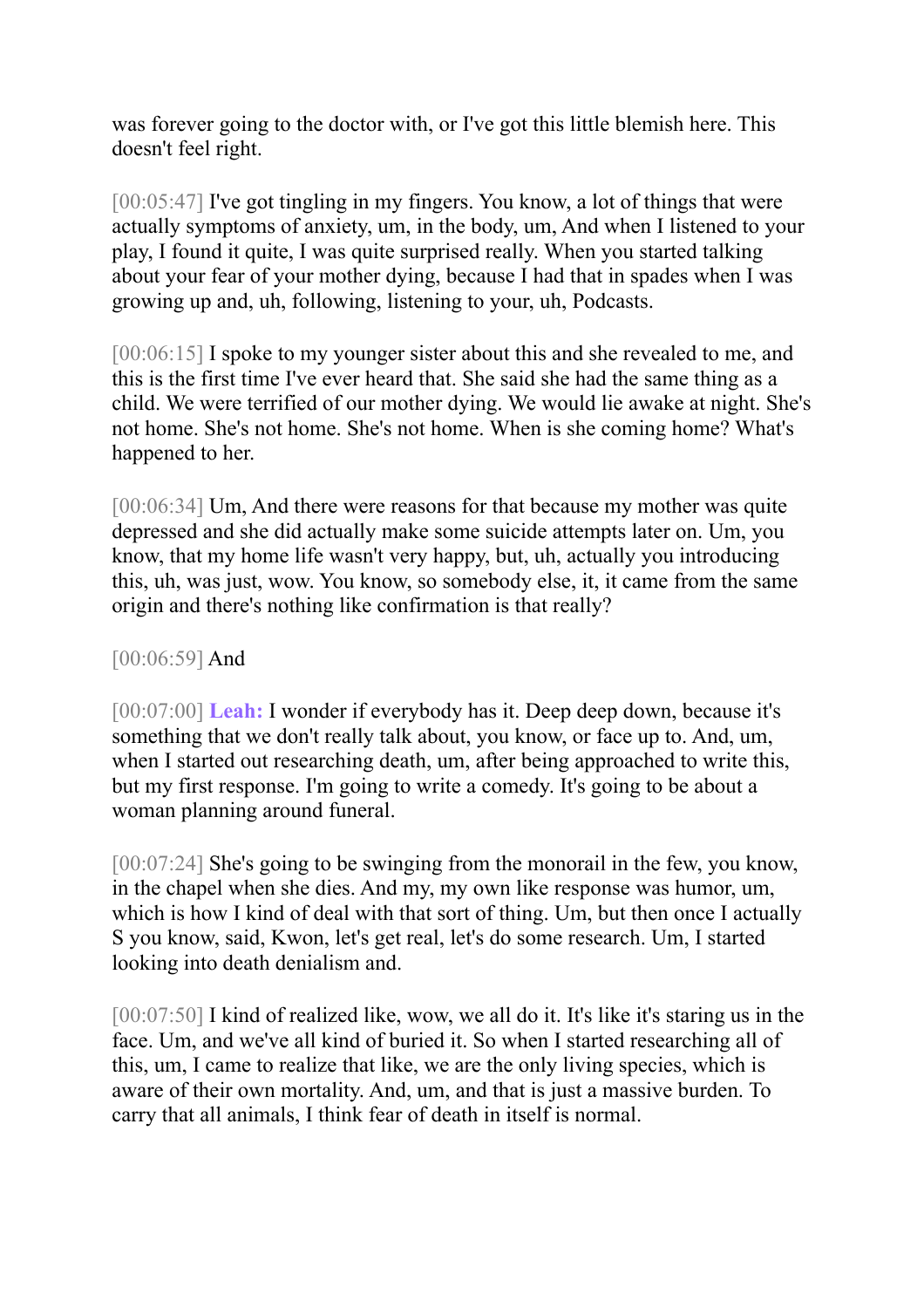[00:08:24] You know, animals shy away from pain. They want to, um, survive. That is their purpose. Um, you know, even a, either, you know, if you go to, it will run, that's normal to try and preserve your own, you know, survival, but what's not quite normal in nature. It seems is knowing that. You're going to die and that is a massive burden to carry.

[00:08:49] And I don't know if we've necessarily, um, learned how to, how to cope with it. Um, and that's where the research then led me down a path of many Ted talks, but one in particular by a guy called Stephen cave who, um, was talking about death denialism, which I just found fascinating. And he was talking about these four different, um, Pillars of ways, which humans try to avoid death.

[00:09:20] Um, and the first one was staying alive. So basically trying to live forever and there are scientists right now, you know, um, anti-Asian and all that, um, trying to find ways to make us live forever. There's people who've already been frozen, you know, to try and be. Defrosted later on when we've got the technology, when we know what we're doing.

[00:09:43] Um, and then the second one was resurrection. You know, that's quite a religious one, isn't it? Where, you know, Christ is going to come again and take everybody that's already died out the, for grinding, we're all gonna live forever. Um, awesome. And then the other one, which I think I'm still kind of a little bit, my feet are in this camp, um, is that we are the soul and our soul lives forever.

[00:10:04] We might not be here physically, but you know, we might. Off joining, you know, a greater part of this somewhere to do all of these wonderful mystical things. Um, and then the last one, which I think kind of socks is, um, legacy, which means, you know, you won't carry on, but maybe your name could, you could be in the history books or whatever.

[00:10:23] Um, I don't find it that one, um, don't seem satisfied enough to me that one. Um, but yeah, that's, that's the other way. And, um, and if you, if you like. At humanity. It's like, they are the ways which we deal with, which, you know, it's how we coping with this burden and not very well, I don't think it's necessarily working.

[00:10:46] Um, but yeah. And then I started thinking about, well, how could we, how can we carry this burden? You know, is it about. Trying to teach children, um, is there a better way to help those little children like me and you? When we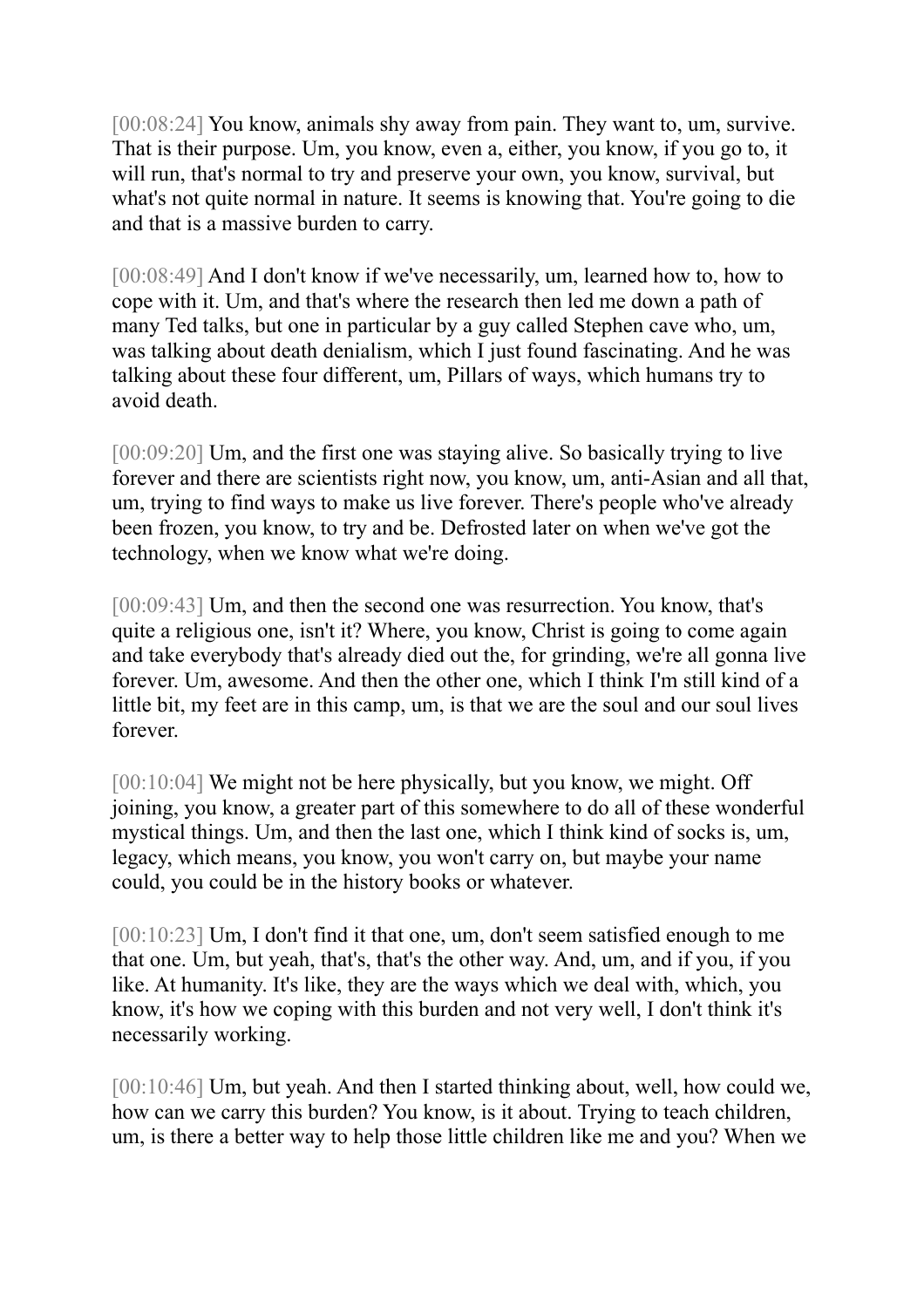were, you know, lying on our beds, worrying about our mothers and worrying about not existing anymore and things like that.

[00:11:09] Is there a way, is there something which could have helped us in, in some way?

[00:11:19] **Caroline:** Yes. Yes. I've heard a bit about death denial, um, and terror management theories and how we kind of protect ourselves against these fears. Um, one thing that struck me at the moment is this cult of celebrity. And, you know, for me, that's a really big example of death denialism, you know, it's like we can all be on telly if we can all, you know, big influencers, you know, and have this massive effect.

[00:11:46] You know, I wonder how much death denial is at the heart of the cult of celebrity really well that,

[00:11:53] **Leah:** um, live in forever. You know, the fact that song, isn't it. Fame. I want to live forever. Yeah, I remember my

[00:11:59] **Caroline:** name is Lexi. Yeah. So I think fear of death is normal. I think it's an evolutionary tool which helps us to survive, you know, by not, you know, doing, you know, putting our hand in the fire or, you know, jumping into deep water when we can't swim this kind of thing.

[00:12:16] But I think. It's really how much it affects your life. It's affecting your life very negatively and making decisions for you. So if you're making decisions based on fear of death, you know, then you've got Santa to phobia. For me. COVID has, has, uh, brought. Catastrophic thinking. I think, I think my, I think I had catastrophic thinking as a child because of my, my home life, you know, where it was very kind of unsafe, really, you know, never knowing what was gonna kick off in my, in my house.

[00:12:53] Um, and I guess, uh, you know, I started reading about death at 20. I noticed with a lot of family, people are started to phobic. They using distraction techniques. Um, people will advisable or medication or medication has its place. For sure. I'm not denying that. But, uh, you know, a lot of people say, well, go look at a nice movie and that has its place too, but you can't live for you.

[00:13:20] You can't solve this problem. Continual distraction. I mean, I use, you know, I have to use, sometimes it ha has a very valuable place, but you are, for me, it was like I had to make myself my mind, most interesting project. I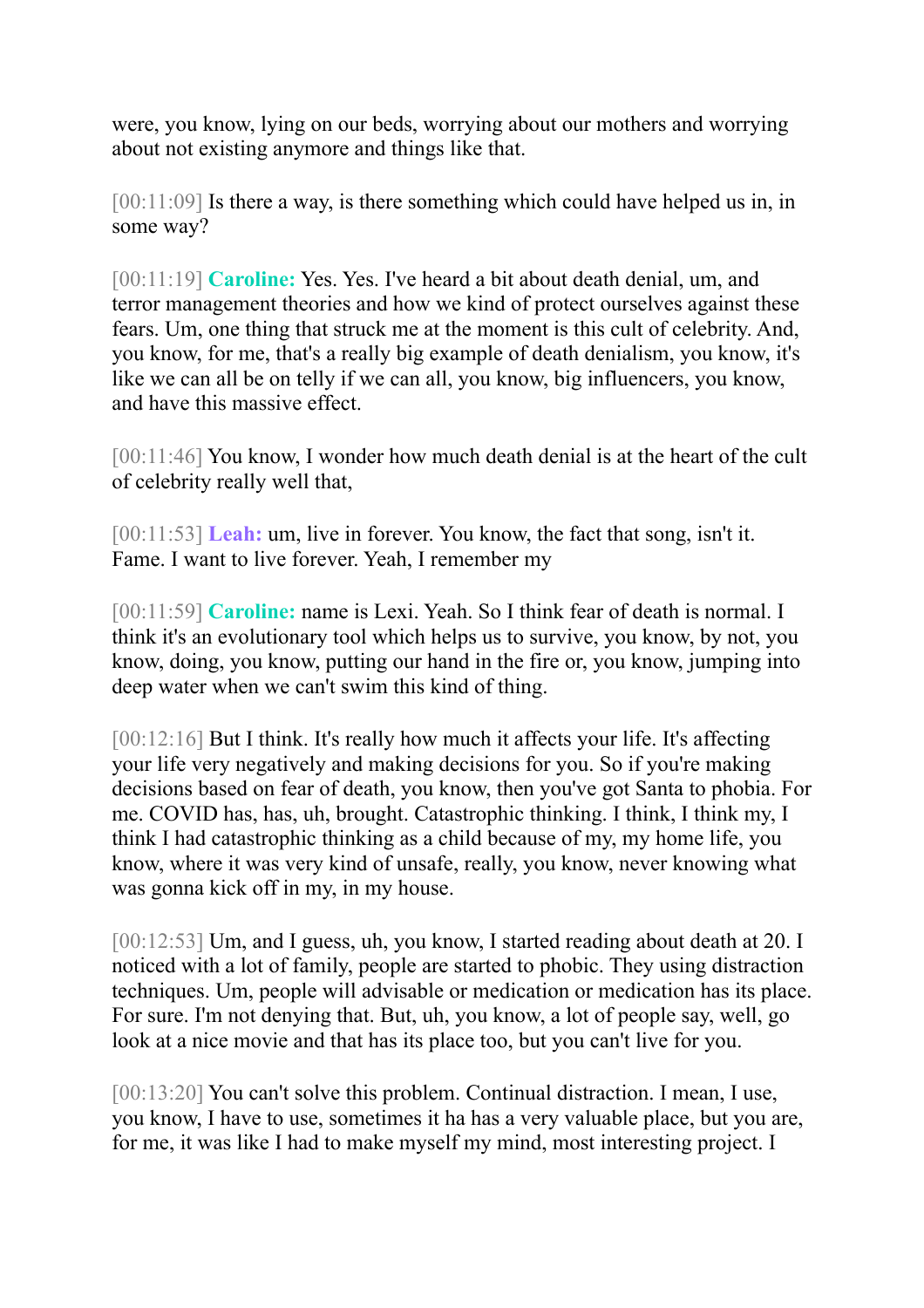have to become a detective in my own life. I have to examine everything I have to pick apart. my belief systems

[00:13:47] **Leah:** that ended up being. The jump off point for fixing Eileen, because I then kind of married the idea of this comedy. You know, this woman who's going to plan her own funeral. Um, and the idea of death denialism. Um, I think once I realized that OCD, um, uh, its root was. Fear of dying and then how I've coped with that over the years, and then also on peeled it and then made peace with it.

[00:14:19] That became sort of my journey for Eileen. Um, so a little bit, you know, this fiction it's exaggerated, but, um, it's also very much in a nutshell because my journey has been, you know, epic, you know, um, It's like you say, it's, it's work, it's hard work, um, being your own detective and your own life and fixing your own issues.

[00:14:47] And then it's like, once you get to sorry for the spoilers for anybody that's currently, you know, um, on wrapping this parcel this past of the past. But when you get to the root of it, when you get to the center, the gift it's, you're going to die one day, you know, that's, that's what it was. But then coming to terms with that means then you can live without this fear.

[00:15:14] Um, no, that's not right. She's still gonna have the fear and you need it because you don't just want to walk out in front of busy traffic, you know? Um, but it's not letting that fear run your life, as you said. Um, and I, I think that was the difference as well with. Before, when I used to let my addictions run the show.

[00:15:35] So whatever I fancy doing, whether it was online gaming or something, um, when I should be working, it was, that was done out of fear that was done out of, um, distraction. Whereas when I'd kind of made peace with my own mortality, I can now channel this energy wherever I want, because it's not out of fear.

[00:15:58] I'm not doing it to. Um, because I'm afraid of this big boogie mountain, which I've hidden in, you know, in the closet, because I know there's no boogeyman. Um, I know what it is. Uh, yeah, so it's made, even though I'm I still are me and I still are. I'm that all or nothing person. Um, it's not driven out of fear now.

[00:16:23] Um, and that's what the work is done.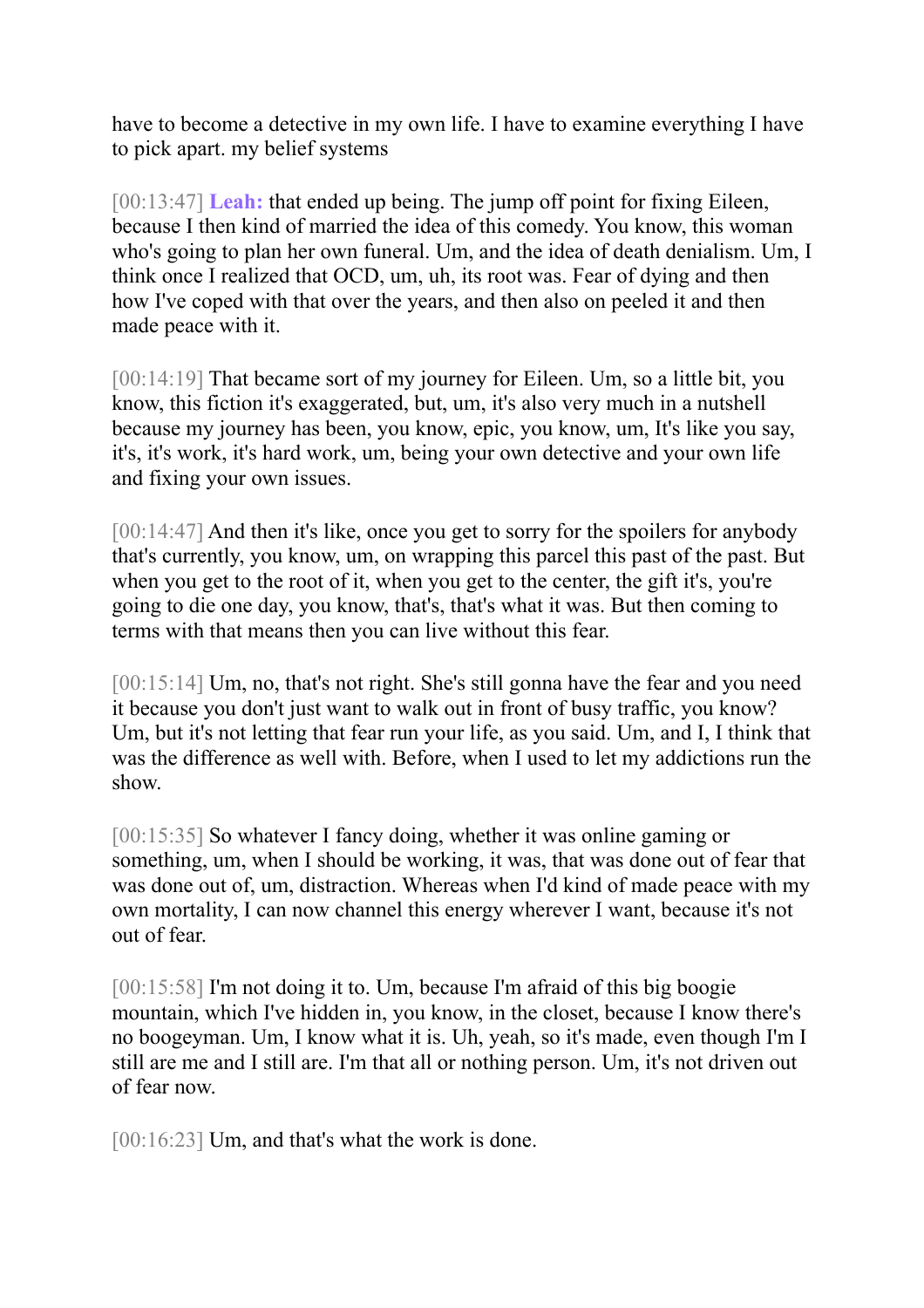[00:16:27] **Caroline:** Um, I made a decision. Um, quite a long time ago, actually that I would not make decisions based on fear. And it's a hard thing to do because fear is such a powerful motivator. And we live in very fearful times at the moment. Um, but I guess it's developing the self-awareness really isn't it to know where, where, what is making the decision for you and sort of tapping into that and saying.

[00:16:59] You know, this is fear speaking. Now, am I going to, am I going to fall? I'm just pausing allowing instead of this knee jerk reaction, which kind of what happens when you've got addictions. I mean, I have an addictive personality myself, you know, it's kind of like. I just throw myself into things, you know, and kind of, you don't do it to the max, do it to the max, really, whatever, whatever it is, you know, but, um, yeah, with developings I think, well, I think everybody needs to develop more self-awareness I think, you know, it's very easy just to, to not question why you're doing things.

[00:17:41] Um, and in a way, you know, because. I suppose because death, I mean, when you're talking about death, what we're talking about, the biggest questions, these are the biggest questions that anybody ever asks. You know, there's such huge, huge issues. Um, That. I mean, it's kind of, it's very growthful to go on. I think that's the gift is very growthful to go on the journey.

[00:18:08] I mean, like, I like you, I notice how many things that you looked at different therapists or this the same for me. I've gone on the metaphysical journey. I've gone on the therapy journey. I've gone on the. Body work, I think is very interesting because to deal with anxiety, you have to look at the body because anxiety manifests in the body, um, how neural pathways, how you know, which people, anybody who's done, CBT will know all about.

[00:18:38] You know, you have to look at how your thoughts, your sensations and your behaviors all connect up. And I mean, it's profound really. I mean, You know, I have to say to people who are talented phobic, you know, you are on the hero's journey. If you put new it, you know, you know, we have to have courage on, have a lot of courage on this journey. Read very, very hard journey. The

[00:19:03] **Leah:** one big thing that I found for Eileen, um, the ALK Tyleen make peace was, um, competent or in a child competent that little girl, um, You know, that was terrified. Um, only to discover that she was terrified about a different thing, you know, about it being about our own mortality rather than just a mother.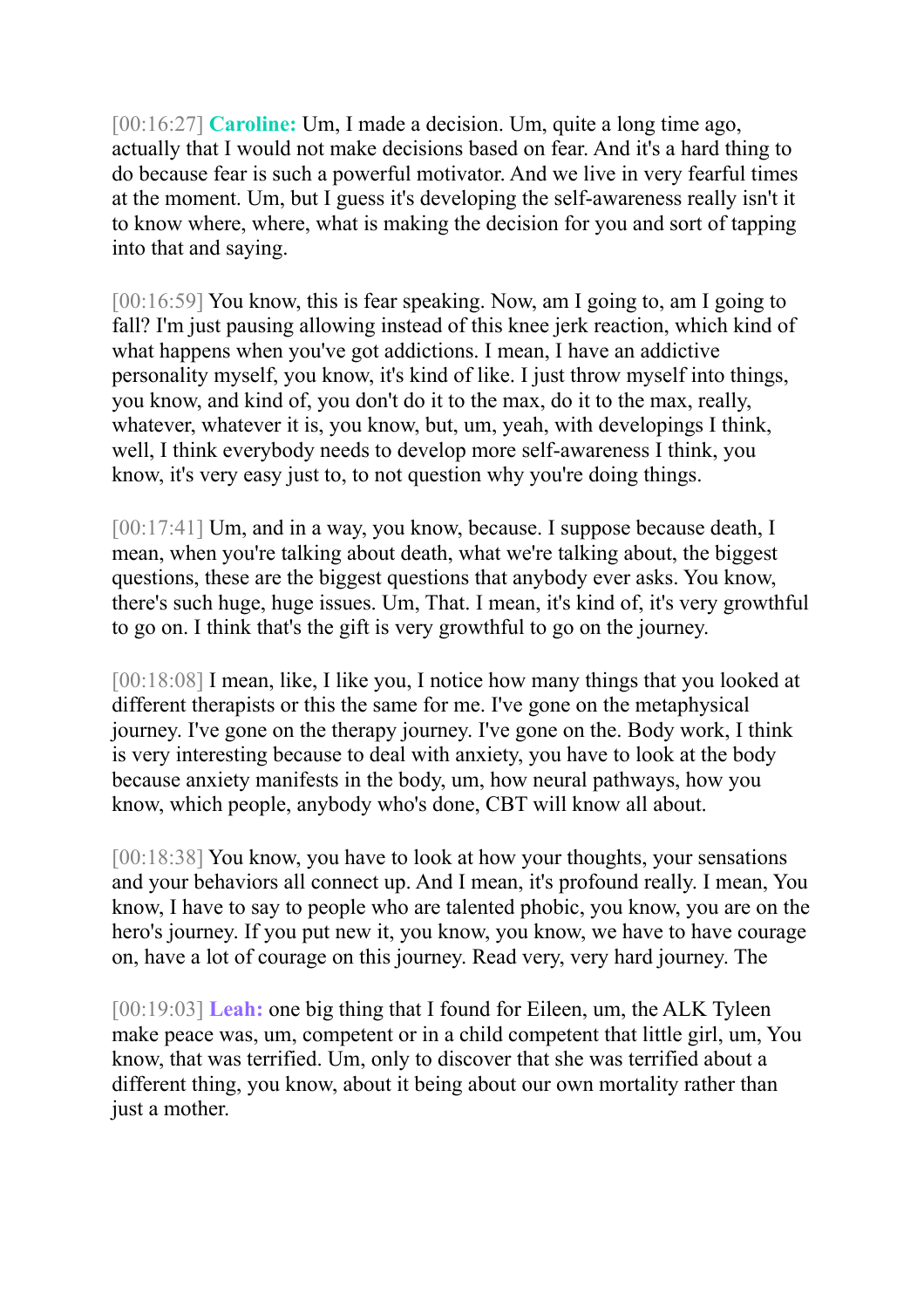[00:19:30] Um, but inner child work. I've, I've done a little bit of that myself as well. Um, that's really moving. It's such a, you know, a lovely. Competent thing to do, um, you know, to basically tell your little self that you love yourself and you act out yourself and that you, sorry, you know, for, for whatever it is that you feel that you've done, um, you know, and to give them that reassurance, which they didn't get, um, to go back to when they, you know, cause you remember what you felt like at that time, when you felt alone and.

[00:20:11] And you only had a little child brain, you know, you didn't understand, this is such a big complex thing, and you didn't understand what the little child brain, so to be able to go back with the adult brain and sort of just put it all together, um, it's, it's a lovely thing. Um, it said heroin thing, I think it can be, um, I find it quite, um, Quite tough, but it's, I think it's important to do.

[00:20:44] I think we've all got a little inner or seven way that, um, is her, uh, needs to need a cuddle, you know, needs that love that they never got, um, that's not to blame anybody's parents or anything. Cause I think everybody's just doing the best. Nobody goes to parenting school. Um, you know, and they can only give you what they, what they've been given, what they've been taught.

[00:21:07] Um, So that's not to blame anybody, but I think we've all got wounds. Haven't weighted from childhood. Um, and we've all been carrying around this massive burden. Um, and, and I've been avoiding feeling these things, you know, But I don't do. Sorry. Now it's just going to say, I do just conclude in the inner child work, even though it sounds like woo, um, is very beneficial.

[00:21:40] **Caroline:** I think it's absolutely not worth. Um, and I can relate to everything that you're saying here. Um, I, I, in, in it's funny, cause my journey was a little bit back to France. I went through the metaphysical for me. It was about proof early on the first part of my journey, like metaphysical things, consciousness.

[00:22:02] And it's only really in recent years that I've gone to focus more on the roots of why. Um, why this happened to me and, um, and I've, I've read quite a bit about, uh, Earliest attachment and attachment theory, um, which is really beautiful actually. Um, I remember reading an article, which I almost cried when I read it.

[00:22:28] Somebody sent it to me and there was so much identification with what I was reading, um, about how, you know, our earliest experiences, you know, as a baby. And the, the type of attachment that, um, we experience forms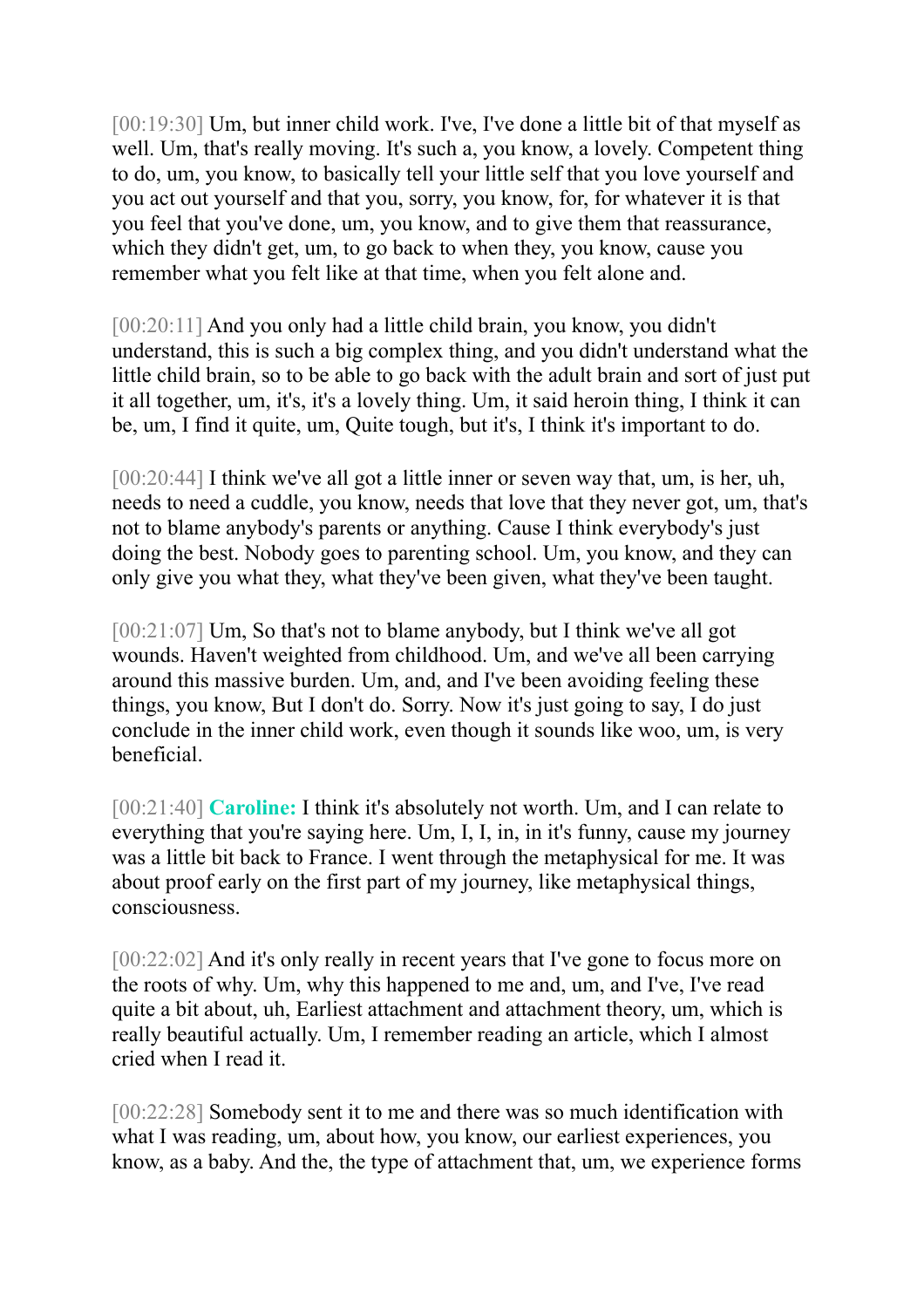our worldview. And so if you've got really good attachment, you know, and you're well loved and you're kind of held a lot, um, you know, All these nurturing kind of the kind of things that I did for my own child and because of my own experiences, I, I suspect, um, they form your world view and you feel safe in the world.

[00:23:08] It's the world is a safe place. If you don't have those experiences. And like you say, it's not to blame anyone, you know, it may be, you know, that, you know, in the past, Mothers were told to leave their babies to cry, put them in a different room. I was told the same thing because I had a streamer and I was told to put him in another room and I didn't, you know, and it was hell it really was those first few months.

[00:23:36] But, um, This, this, uh, feeling connected. I think feeling connected is so, so important. And for me, I think I had a lot of the sense of aloneness is something that is very frightening, you know? Even the existential angst that I experienced as a very young child, one day, I'm going to die and that's it. And I'm never going to exist again.

[00:24:06] It was, it was actually more than that. It was this sense. I think a lot of the phobics have, this is that you have this image of yourself floating alone, somewhere conscious and alone, not dead. You know, that's kind of a, sort of. Misguided perception that we have, that we'll be conscious of being dad and alone.

[00:24:30] And I think the aloneness thing. Um, I wonder how many people have experienced because you can feel alone if you have a critical parent, for instance, you know, so, you know, it may be a lot of things when you're a lot of things that may happen to you in your environment when you're young are terrible things, you know, just so we're all doing the best.

[00:24:50] Like you say, That affects you and create, create these feelings of alienation and abandoned man and aloneness. I can't tell anybody. I asked myself why I didn't tell anybody. Why was I 20? Oh, why was I 20? Before I told somebody about these abject fears that I had at times, they weren't terrifying. Um, and I suspect it's because we're not allowed to be weak and we support, you know, we feel that we've got to be strong and, you know, and so going back, like you say, doing this inner child work, and then just instead of rejecting that, oh, for God's sake, you know, Oh, I can't bear that in a child and myself, look, it's just so weak, you know, crying.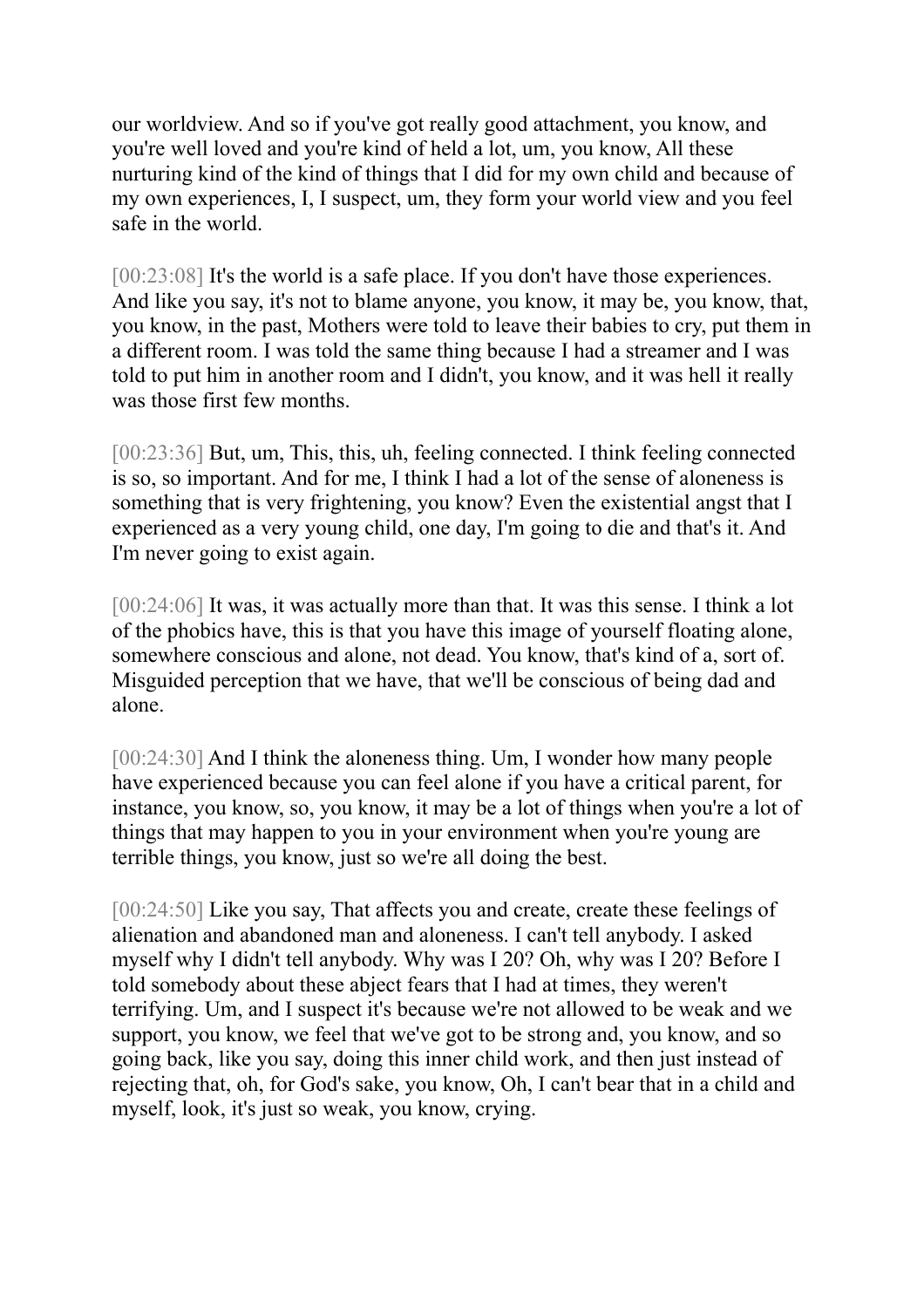[00:25:36] And that is why Cape is strong on my car. But like other people actually allowing yourself to have compassion and seeing, you know, like some, you know, I've done little kind of visual exercises where I've eaten, you know, or I've seen this little person, this fearful little person as like a little soldier saying I'll protect you or protect you.

[00:25:54] You know, I'm all scared. And then having compassion for that. Yeah, that, you know, I often use that phrase little long it's okay. Little, um, you know, just to myself, if I'm in fear of something is like I experienced fear at the moment because of the pandemic, you know, it's brought a lot of stuff up for me again.

[00:26:20] And it has to do with chaos and change and the unknown, which are all tied up with fear of death. You know, I find myself saying, oh, little one, you know, putting my hands on my heart or maybe stroke, my own arms, own little one is okay, you're doing good. You're doing good. I'm here. I'm here now. It's beautiful work. It really is beautiful work.

[00:26:47] **Leah:** And the thing is it would be so good. It was more widespread, you know, if it was something that they actually taught you to do to tell sooth, um, because probably the people who need it most aren't even aware that they need it or, you know, they would never even consider it. Um, you know, cause there's a lot of people running around with the holes inside them, you know, with wounds, big wounds that they're trying to ignore, you know, Barry and, um, And, you know, they might never get the help.

[00:27:23] **Caroline:** Yeah. They might never get it. I will say, you know, I think one of the problems is even doctors and the medical profession, even therapist. Can I find it very difficult to deal with, um, to phobia I've, I've heard this said by psychologists, you know, that they may feel quite overwhelmed with, with dealing this, dealing with this in people.

[00:27:48] And that was certainly my experience at the first two doctors that I. Approach couldn't deal with that. Um, so they would send me for medical tests, but they would never address really what was the issue. And I didn't have at that point, the confidence and because the shame always covering. Phobias is all, there's often a tendency to shame oneself.

[00:28:12] You know, I didn't have the courage to stand up for myself and in the face of, well, you should give up smoking. No wonder you think you're going to die. This was not helpful to me. And they took it actually to, uh, an amazing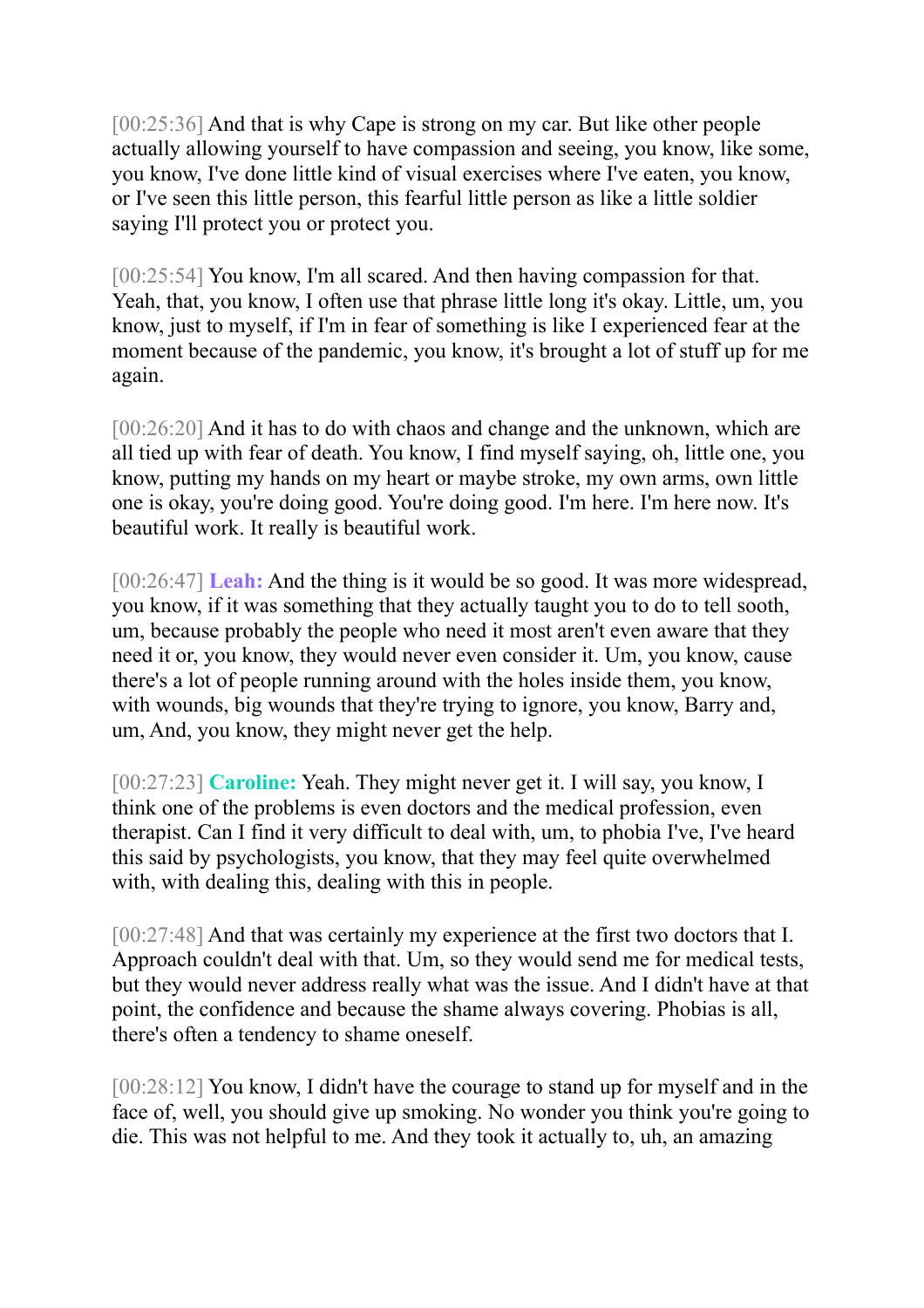doctor and I was 30 by this. Um, who was a homeopath as well as a registered NHS GA GP to actually listen and, oh my God, the, the effects.

[00:28:43] Of a power, a person, but actually listens to you fully listens to you and really hears you. It's just a radical act. It's a radical act. And that woman changed my life.

[00:28:57] **Leah:** So you're a death doula. Experience and talking to people, um, at the end of life, how is that?

[00:29:07] **Caroline:** I think it was becoming a death. Doula was a natural part of my journey really.

[00:29:13] As soon as I heard that, It was kind of, as soon as I heard that there was such a role. I knew that that was it. And that was my direction. It was around the same time that the death cafe movement started that this movement started. And it was the same with the death cafe movement. I knew this was it. You know, I, I just thought I'd recovered from Santa to phobia.

[00:29:38] By that time. Um, and obviously, you know, as part of a, uh, uh, um, a death doulas training and the death doula is like a birth doula, but at the other end of life. So we're like guides really. We're not, we're not medically, uh, trialed some, some nurses may trying to be death doulas, or some doctors may trying to be death doulas as well, but we're more, it's more about being.

[00:30:08] You know, we we've done, we do a lot of reflection work, so we deal with our own relationship with that. And I like, I liked that phrase relationship because I think everybody needs to look at that question, their relationship with it and see it as a relationship with death, not some dreadful, terrible thing that shouldn't happen to them.

[00:30:27] That is going like a. We need to build a relationship with that. Um, and so we we've built a relationship with death and so we're comfortable talking about it. And so when we go in to support someone, what kind of like a companion, and we're a guide because we understand the process of dying. It's not a mystery to us.

[00:30:51] We understand the process of dying in the same wide. Uh, both dealer understands the process of birth, so we can be a guide to that person and let them know what they, they may expect. And that, that offers a lot of reassurance because this is chaos. Um, for some people, death is chaos for some people it's, it's the great unknown, isn't it?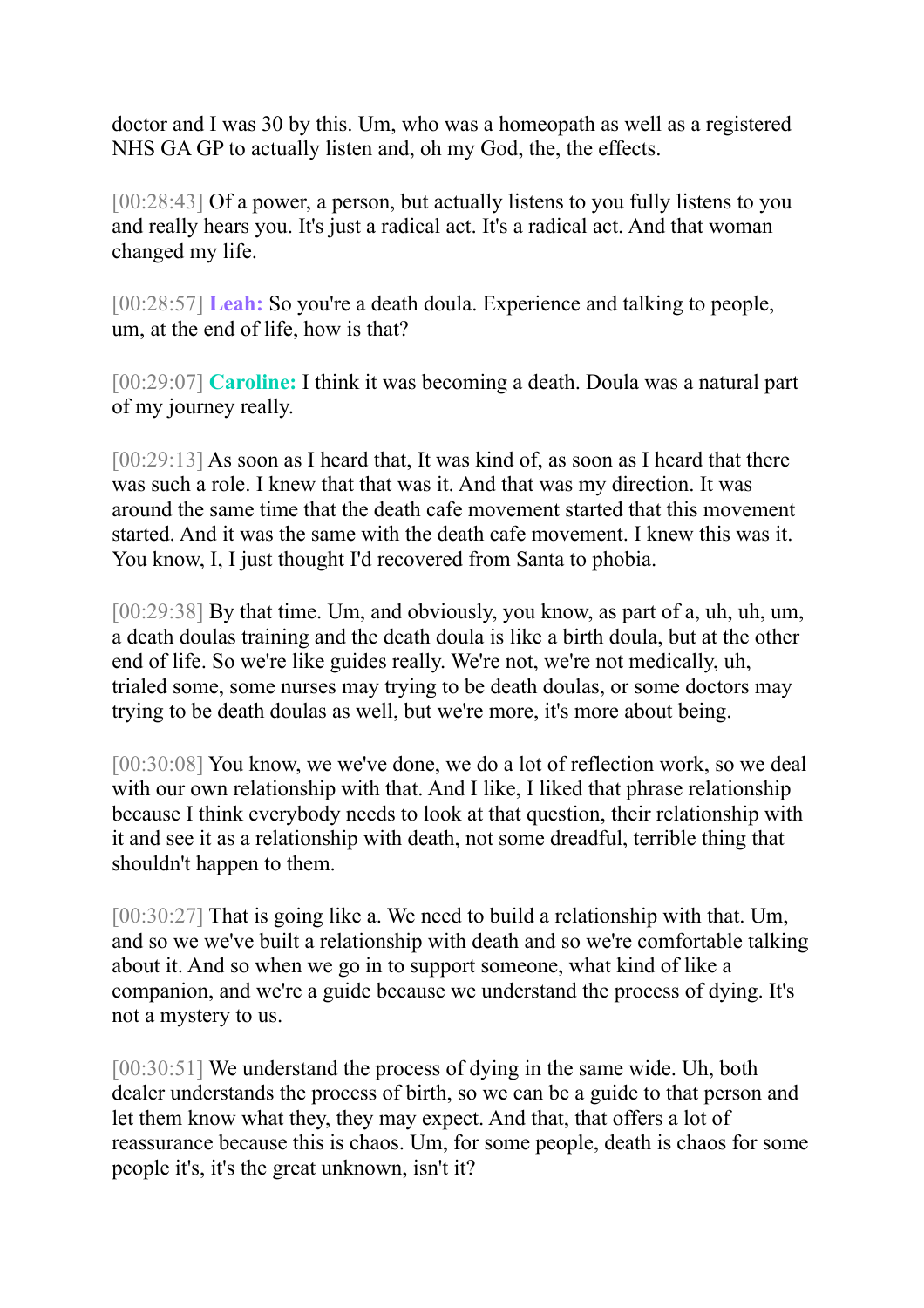[00:31:13] You know, it's a journey that they don't want to go on. Um, and also because we go in as, um, blank slate, we don't have a history with that person. There's no baggage historical baggage that person can tell us things that possibly. They can't tell their relatives, you know, because people are people who are dying, especially parents very often have a tendency to be very protective towards their children.

[00:31:43] I would be the same as a mother is just like an inbuilt thing. You know, we protect our children, we put our children before ourselves. And so, you know, You know, the woman that's, you know, maybe afraid to say to her, her daughter, listen, let me go. I'm really ready to go, stop fighting, stop asking for treatments for me.

[00:32:04] You know, I need to go now and I need you to let me go. We can, that person can have those conversations with us. And then we can act as an interface as well, you know, and, and maybe broach those conversations and explain. To the family, you know, the needs of the person. And so I think it's a really, really valuable role, which isn't really there at the moment.

[00:32:30] I mean, hospice, hospice can do so much, but obviously nurses in hospice is a very busy and a lot of people don't get to spend a lot of time in hospice anymore because, because of the demand and you know, the resources that are available now, so.

[00:32:48] **Leah:** I don't think I've even been around, been with somebody who's died in person. What is that like? Have you actually been there at that, that moment?

[00:33:00] **Caroline:** I have, yeah. I mean, I haven't. Masses and masses, cause I've actually tended to do quite long journeys with people, you know, which I liked because I like getting to know the person because I like getting to know their history. I like getting to know about their lives because I feel also all people often have a lot of resolution to make at the end of life, you know?

[00:33:23] And so I like listening to those stories and affirming them, affirming their lives actually. Cause quite often old people. They tend to run themselves down, especially women, you know, they feel that they haven't, I didn't have a career. I was just a mother as if this is anything just about being a mother.

[00:33:45] Um, but, um, I mean, I had an experience of, I hadn't experienced the friend dying. A few years ago, it was a friend of myself and he knew my son very well. And my son ended up being there, his death as well. And on my son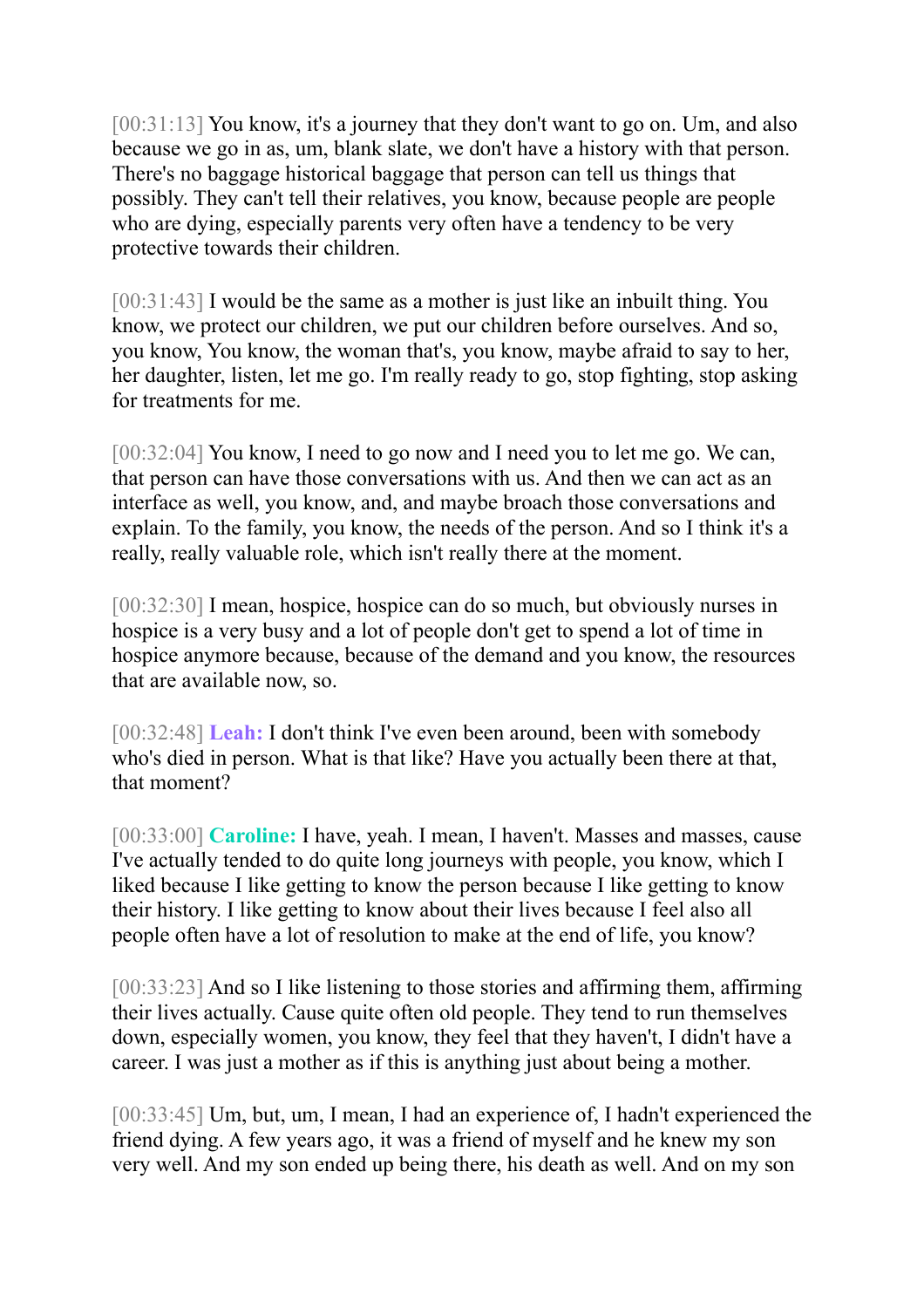was about 20 at that point. And he'd never seen anybody dying and. The friend, it was a very, very peaceful death.

[00:34:15] And the friend smiled just before he, as he took his last breath, he literally smiled. And then that was it. And, uh, very peaceful. And, uh, we sat with the body, my friend's body for like 20 minutes afterwards and we played some music. Um, it was. Afterwards. I said, my son said to me afterwards, he says, mom, did you see his smiled?

[00:34:44] Did you see that? And I said, yes, I did see that. And um, this, this was his only experience of ever seeing somebody die. And, um, and then a few days later we'd gone our separate ways. And I met back up with him. I said, so how are you feeling? You know, following that experience. And he said, Oh, I feel so alive.

[00:35:07] I want to do this and I want to do that. And, uh, he was just full of life and it was very interesting to see how that death had impacted him actually in the positive way. And he loved this post. He loved this person, you know, it was like a kind of grandfather to him really. I mean, luckily it was the natural order of things, you know, I'm not saying it's always like that.

[00:35:34] Obviously the young person's different, but, uh, I think that's an example of how being with somebody that being at a death can actually be a very positive. Experience, you know, and of course, so pushed over there and so medicalized, and so we're so removed from it. You know, I'm always surprised sometimes I, you know, talking to people.

[00:36:01] In my six days who actually haven't been with somebody when they were dying or haven't even seen a dead body. I mean, that's quite extraordinary. Really is not. Have you ever seen, um, a person, a dead body or?

[00:36:16] **Leah:** I have, I saw, I saw my grandma. Um, I kind of wish I hadn't after I'd seen her because she didn't look like herself, you know?

[00:36:23] Um, the spirit had gone, you know, um, She just looked like tiny little human that I didn't know. Um,

[00:36:38] but what you were saying about your son's sort of positive response? Um, I find, I find that as well. Um, you know, when I've had somebody die, um, my auntie was probably the most recent, a few years ago and determined. It just gives you that reminder, I suppose, of the mortality, which most people are avoided.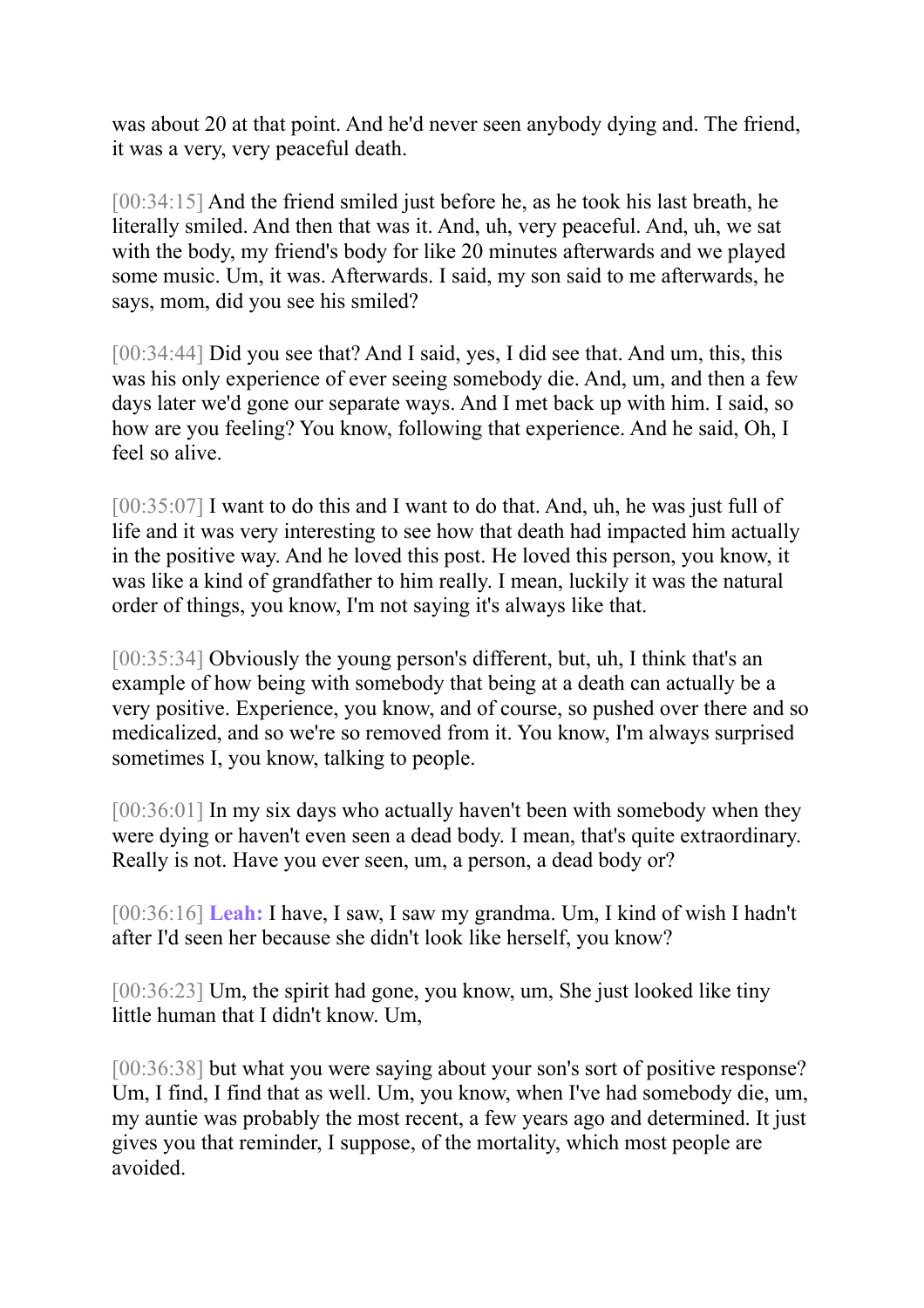[00:37:05] And then you get a sort of a renewal of life, like possessed again, like for me, it was like my auntie, she got so many hopes and dreams and they'd gone no more time. That's it? That's it it's over. And it made me think I've got those verbs. You know, I need to get moving. So it gave me a kind of, I don't want to call it a motivation, but it was a shove, a kick up the butt, um, to get moved until I think it can be a stark reminder.

[00:37:42] Um, not the nicest of the reminders, but a little, um, wake up call. Um, and it's just a shame because we could do with. More often. Um, you know, and if we were all running around trying to avoid the facts, we might actually, you know, it's become a cliche, isn't it like that say in about live, you live your life.

[00:38:09] Like it's your last kind of thing, but it doesn't even mean anything to people anymore. They're not really seriously thinking it could be the last, you know, not in the deepest of sense. Um,

[00:38:24] **Pippa:** It's interesting.

[00:38:25] **Caroline:** When you think about people that have you do things like mountain climbing and people that do it without the ropes and like, you know, and, uh, you know, that really confronting their own mortality really, and how it makes them feel really alive. They say, you know, and I think thinking about death is a bit.

[00:38:48] It's a bit like an extreme sport, extreme psychological sport. He who does wins. Yeah.

[00:39:01] **Leah:** I wonder if there's something in that though. Cause you know, I, I like to run and it, I say it's because it makes me feel alive, you know? So maybe it is like a reminder, you know that you are alive. Yeah. Yeah. If that was. Do do certain things.

[00:39:20] **Caroline:** Some people, I mean, there are apps now, like there's one called we croak and you, it sends you reminders throughout the day that you're going to die.

[00:39:36] You know, which, uh, is quite interesting. And you know, so for us, it may be, if you're going through, you're feeling a bit Maloney about, oh God, you know, the tube is packed, it's raining. I don't want to go to work or whatever, you know, and then you get the reminder. It can actually take you out of that. And to while I'm still alive, it's not all bad.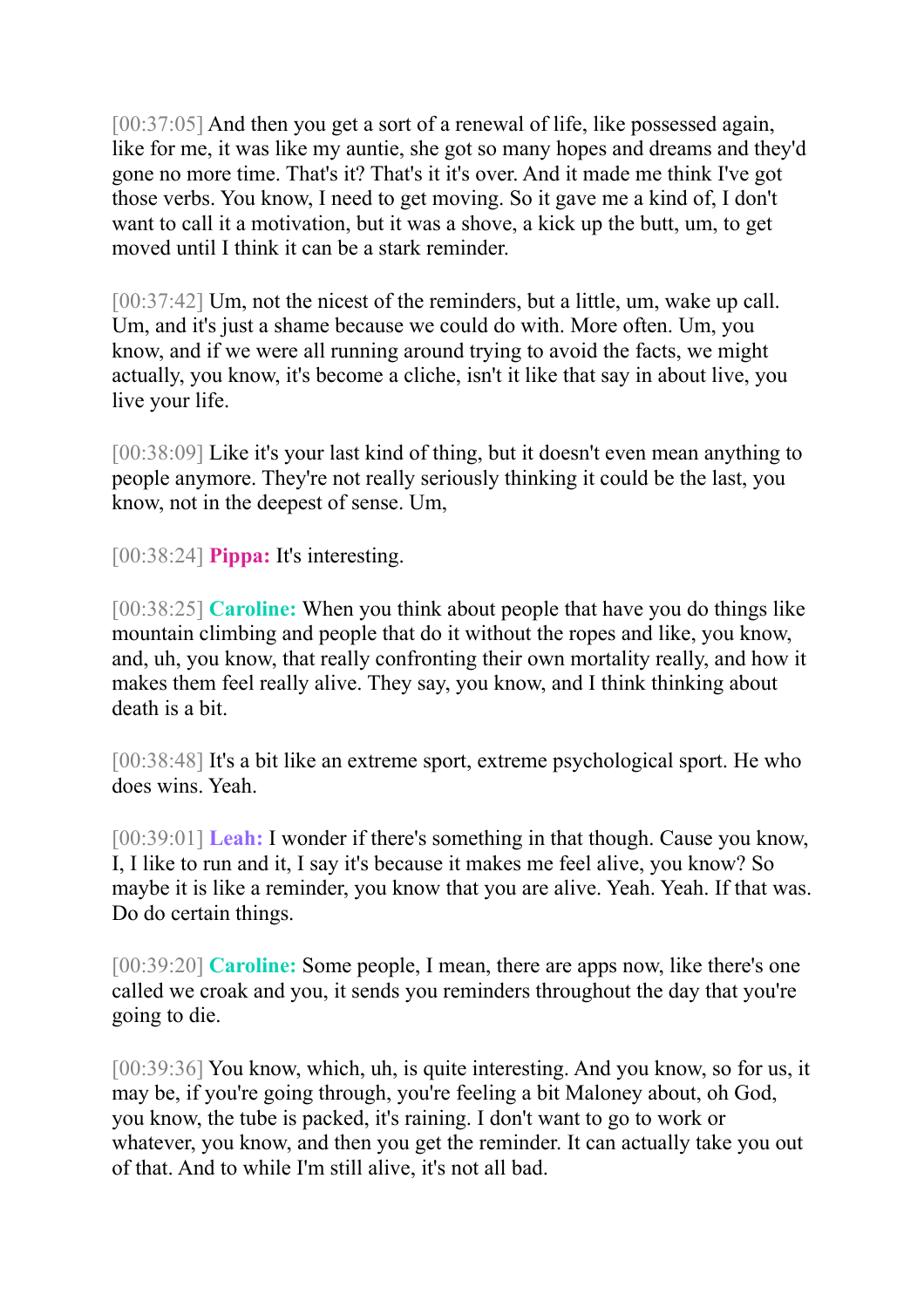[00:40:01] Yeah, but it goes, that's very much part of the Buddhist tradition as well as not, you know, I mean, the Buddhist seemed to have the best handle on death of any religion stroke philosophy, um, in that, um, you know, they advise a person to think about that. Every day for a few minutes. In fact, research has shown that it's actually beneficial to your mental health to spend a little bit of time each day.

[00:40:32] Um, thinking about the fact that one day you will die.

[00:40:40] **Leah:** That reminds me a little bit of, there's an entrepreneur called Gary V. Um, he's on social media, Facebook and Instagram, that sort of thing. And he does all these motivational stuff and says that he thinks about dying every day, basically to make him appreciate his life and get moving. And when I first heard him say that, A few years ago.

[00:41:04] It was that last, very negative. That's very, if you believe it's kind of into law of attraction then, and I was like, why would I think about that? I would try that, but now it's like, I see, I see why it does it. Um, you know, it's to get that, that same little motivation I was talking about without somebody having to die and thing, you know?

[00:41:26] **Caroline:** Yeah. I said, I love going into Nate charity because I think. I mean, aside from me, Nature's a great place to develop mindfulness. Um, and I think all people were found to phobia need to cultivate mindfulness and an ability to be in the present moment. Um, and I think nature's a great way if you're not a meditate and you don't know.

[00:41:51] Crossland on the floor, which I definitely don't, um, you know, going out into nature and watching the clouds and watching the birds and the whole pace. And you see the natural cycle of life growing up in the Western world, which is, you know, very strong on atheism and science and it can't be right. Cause it's not proved in other burrow tree.

[00:42:18] It's very predominant. Um, it's um, it's good to rephrase. The word as this unknown is the great unknown. We don't know. So when the pandemic happened, I've always wanted to start a thunder to phobia and event for people that fell into phobic because they need connection, they need to communicate. And it's the first thing that I will say to anybody.

[00:42:44] You need to talk to people about this. You cannot be alone with these fears because I know because. Alone with those fears for 20 years. And it's. Horrendous. Um, so when we took the death cafe online and in the death cafe, I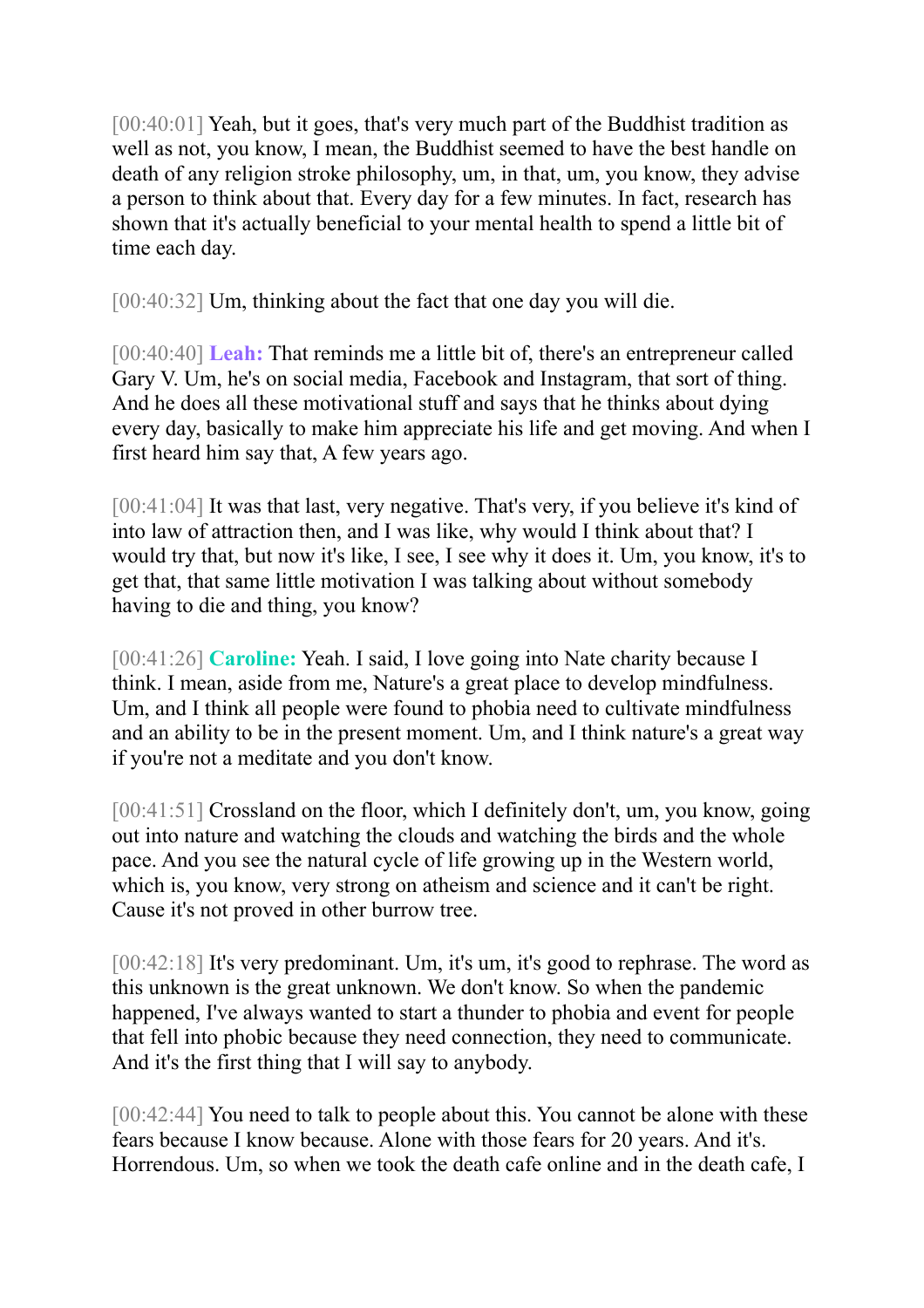have two people helping me running it. And, and, and they've, they've also, um, that doulas, we have small groups, so we have maybe six P three groups of maybe six people.

[00:43:13] So I decided that there was an opportunity to make one of the groups, just for people that suffer from Santa to phobia, because. Draw globally that people in America could come. Cause I certainly wanted to find via cafe in my local area and find I probably could actually, but, um, I think as people slowly come out for clot, the founder to phobia closet, but like, I, I couldn't have done.

[00:43:41] So I started, um, including a little group in my, because these people need exposure. The conversation that is part of exposure therapy, CBT therapy, um, to conversations. Um, but they're very, very frightened to have these conversations, you know, because they S most fun to phobics suffer from panic attacks and they're very easily triggered.

[00:44:05] So I brought it into the death cafe and that worked really well. And then I decided to make it a separate event entirely. Um, and so we've been doing that. For the last year. And we have like a regular group of people that come along to it now, and they seem to seem to get. Um, find it very, very helpful. Uh, and of course it's one of the best things about Othello to phobia Kapha is that we can laugh at ourselves together.

[00:44:37] We found that two phobics tend to have very, very dark humor. I have very dark humor and. And so we can laugh at some of the strategies and the things that we do. And, uh, and only we can laugh together about that, you know, would it be okay for another person? So, uh, so I encourage anybody with Anna to phobia to tell somebody's connection communication of the first.

[00:45:08] Steps towards healing and recovery. Um, uh, so people are very welcome to come along to my family, to phobia cafe if I want.

[00:45:23] **Leah:** Awesome. So that's people who, um, uh, healed from fear of death, but also actively. In terms of fearing death and died?

[00:45:37] **Caroline:** Well, the people that come to the Santa to phobia cafe, uh, Jen, uh, hit, they are suffering they're in the midst of fatphobia all that I do allow people in have recovered from to phobia. I mean, a lot of people that recovered, they don't want to come because they've.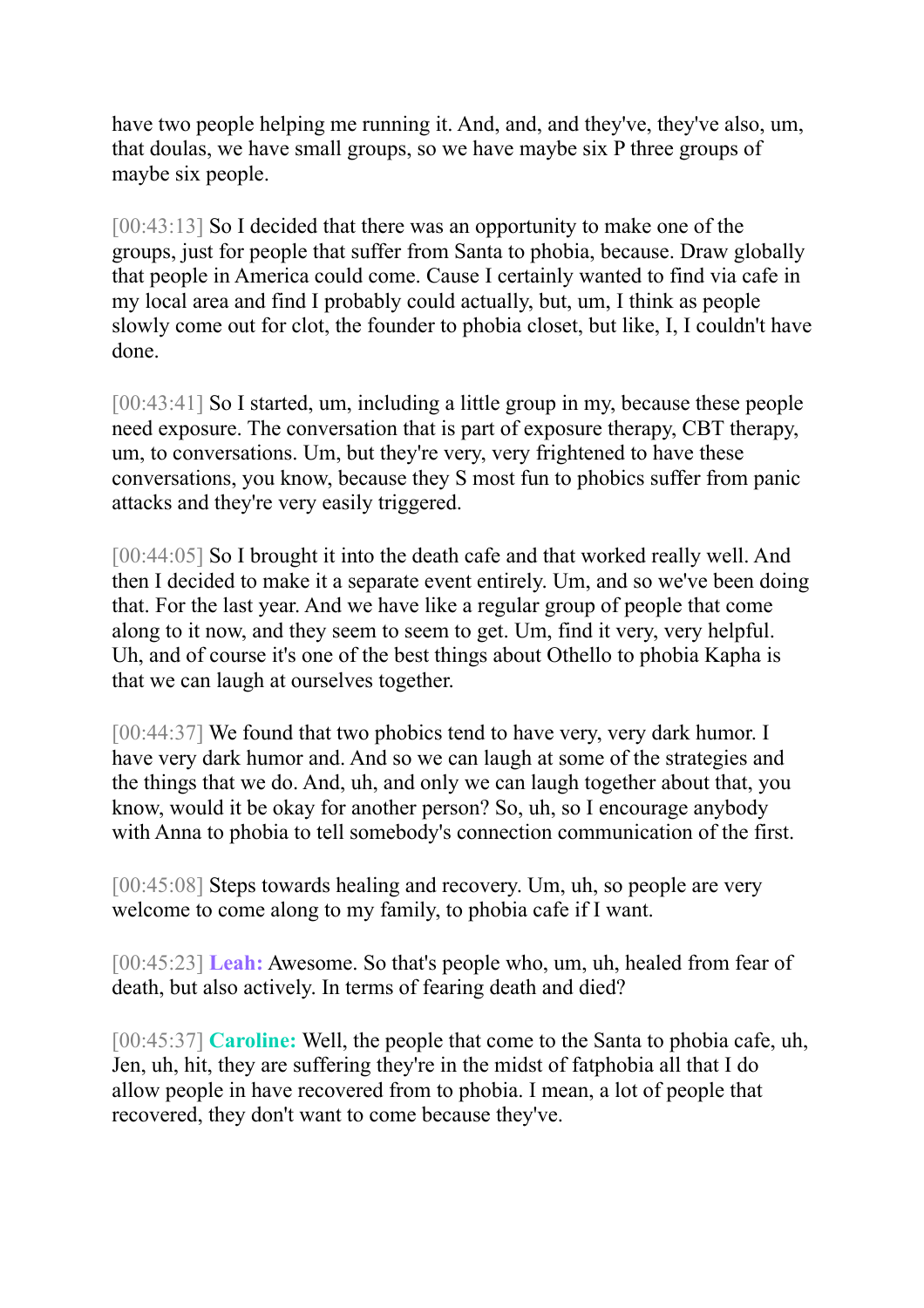[00:45:54] They've done that they just want to get on with life now, you know? Um, but then I, um, I have one person that likes to come along and we're thinking of making, um, doing some more focused defense, really to address different aspects of sanity phobia. Um, but the people that are recovered that don't have fun into phobia, they come to the death cafes.

[00:46:17] And what generally happens is. People as they get, um, as they get more, um, comfortable with having conversations in the Sonata phobia cafe, they then start coming to the death cafes as well. And, uh, that's going to the next step really. And that's always a really nice thing when that happens.

[00:46:41] Okay,

[00:46:42] **Leah:** cool.

[00:46:42] Well, I'm going to come along to on, um, at some point. Um, I'm curious. I feel, I feel healed myself, um, from all the work that I've done, um, over the years. But as you know, there's still a lot to be spoken about, you know, how can we unburden people of this fear? Cause everybody's got it. I think whether they know it or not, um, So, yeah.

[00:47:08] Um, it's been lovely talking to you and great talking to you as well.

[00:47:13] **Caroline:** Yeah. I feel like we've only just scratched the surface, but, um, lots of food for thought there.

[00:47:28] **Pippa:** We hope you found this conversation as absorbing, as we did.

[00:47:33] **Kate:** Our thanks to everyone involved and our sound designer, you know, I'm strong and editor Fraser Youngson.

[00:47:39] **Pippa:** This podcast is produced by she works. The support from our commissioning partner, Nottingham Playhouse and funder arts council of England. Thank you.

[00:47:48] **Kate:** To find out more about the series and other. She wants a dog series. Follow us on social media at she wants a dog or visit our website. She wants a dog podcasts.com.